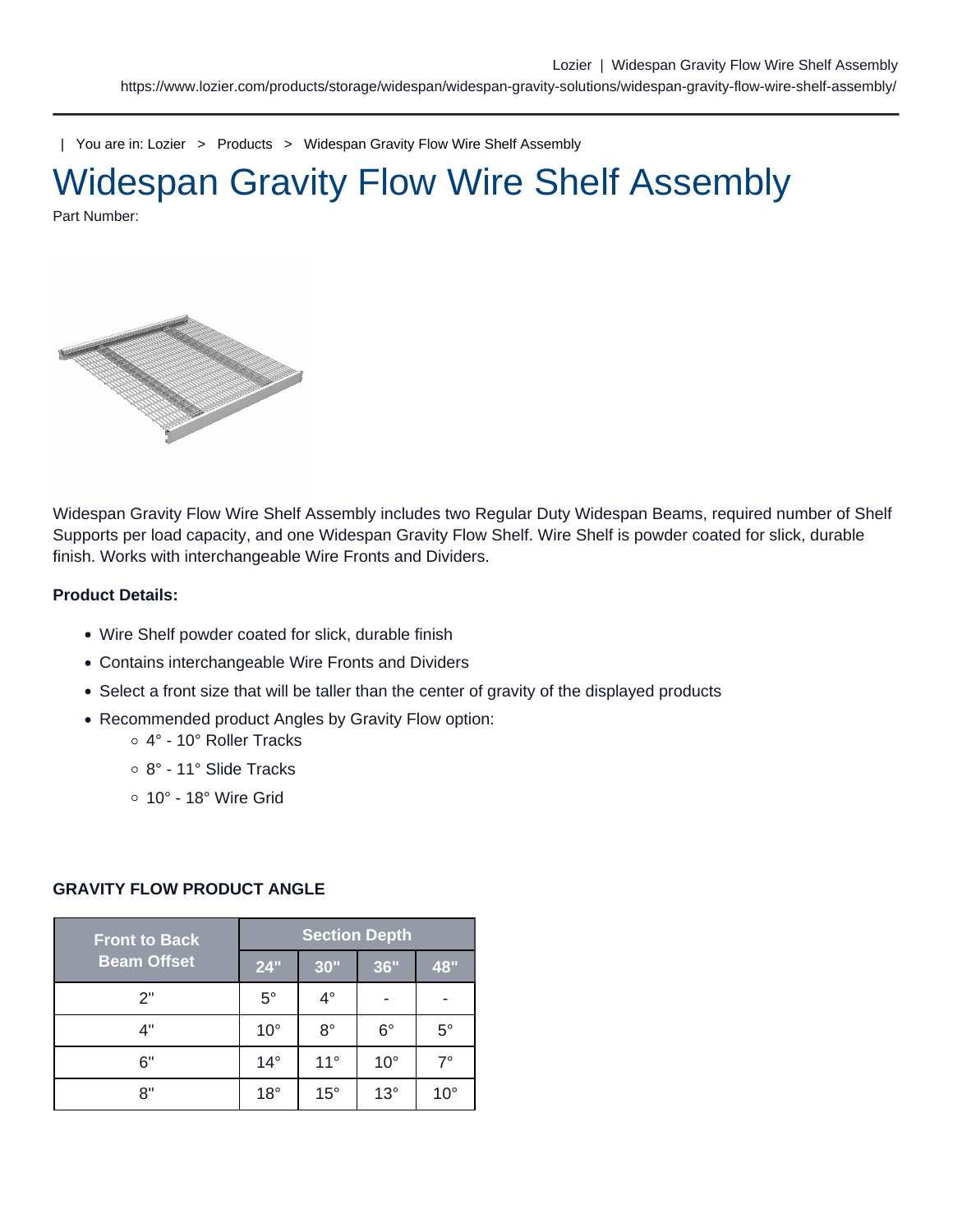| 10" | $\overline{\phantom{a}}$ | $18^{\circ}$             | $16^{\circ}$ | 100          |
|-----|--------------------------|--------------------------|--------------|--------------|
| 10" | $\overline{\phantom{a}}$ | $\overline{\phantom{a}}$ | $18^{\circ}$ | $14^{\circ}$ |

## **How to Order**



### **COMPONENTS (ORDER SEPARATELY):**

**A** - Widespan Beams, Regular Duty #WSB (two required) **B** - Widespan Gravity Flow Shelf Supports #WSGSS (two required for 48"W, three required for 96"W) **C** - Widespan Gravity Flow Wire Grid Shelf #WSGW (one required)

**Widespan Beam**

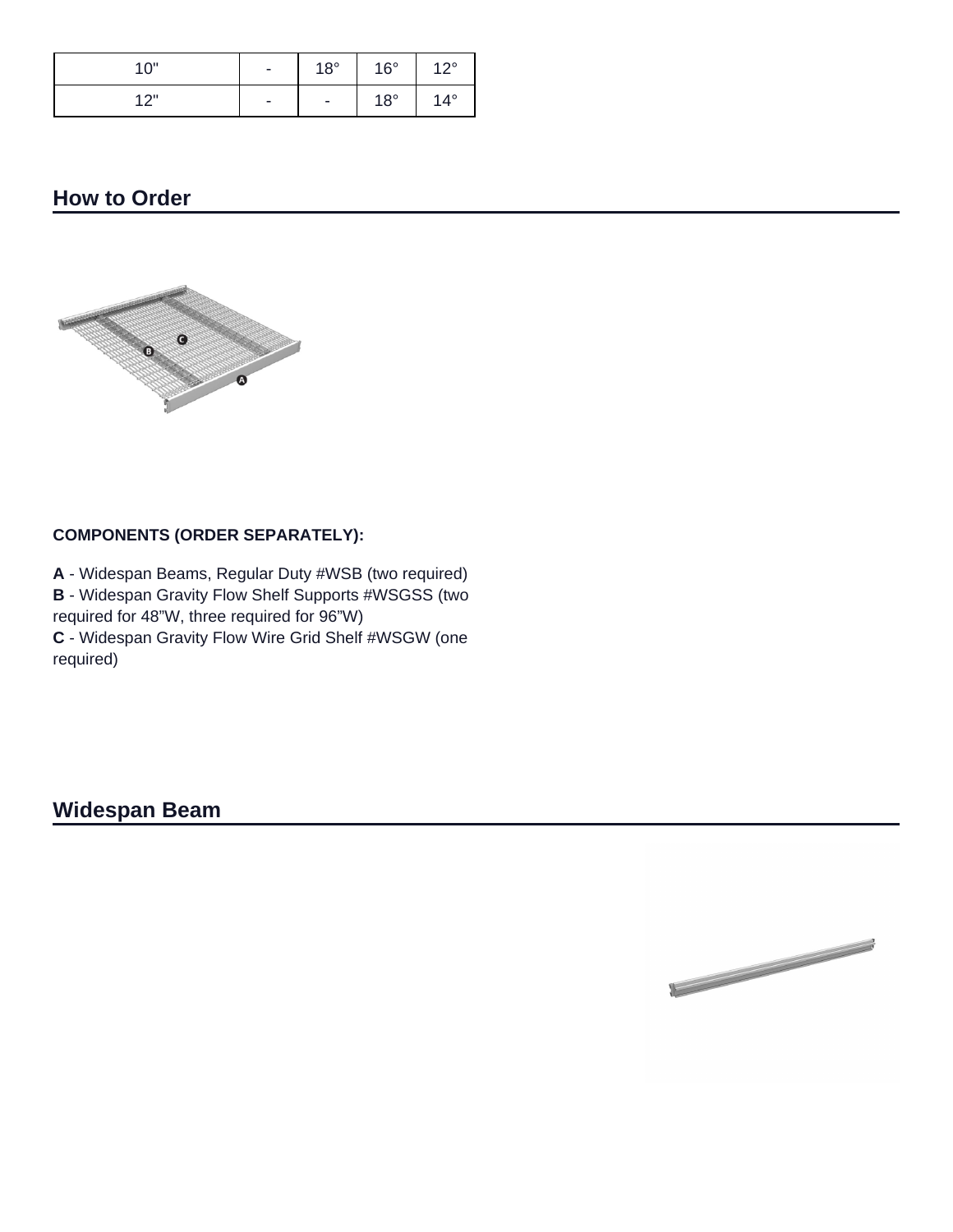- Available in both Heavy Duty and Regular Duty
- Integral Beam connectors
- Tilt-in design, no fasteners or locking clips required when used with Shelf Support (WSSS)
- Minimum of four beams required per section: one each top, bottom, front and back of section
- Requires Shelf Supports to tie Beams together
- Minimum one Shelf Support on 48"W and 60"W Beams
- Minimum two on 72"W, 84"W and 96"W, or must use Locking Clips

#### Product Options and Numbers

Example Part #: WSB 48 PLT

Widespan Beam: WSB

Section Width: 48", 60", 72", 84", 96"

Beam Style: HD (Heavy Duty), leave blank (Regular Duty)

Standard Finish: PLT, [Optional Catalog Colors](/resources/lozier-colors/)

|            | <b>Suffix Key</b> |
|------------|-------------------|
| HD         | -Heavy Duty Beam  |
| <b>PLT</b> | -Platinum         |

### Widespan Gravity Flow Shelf Supports